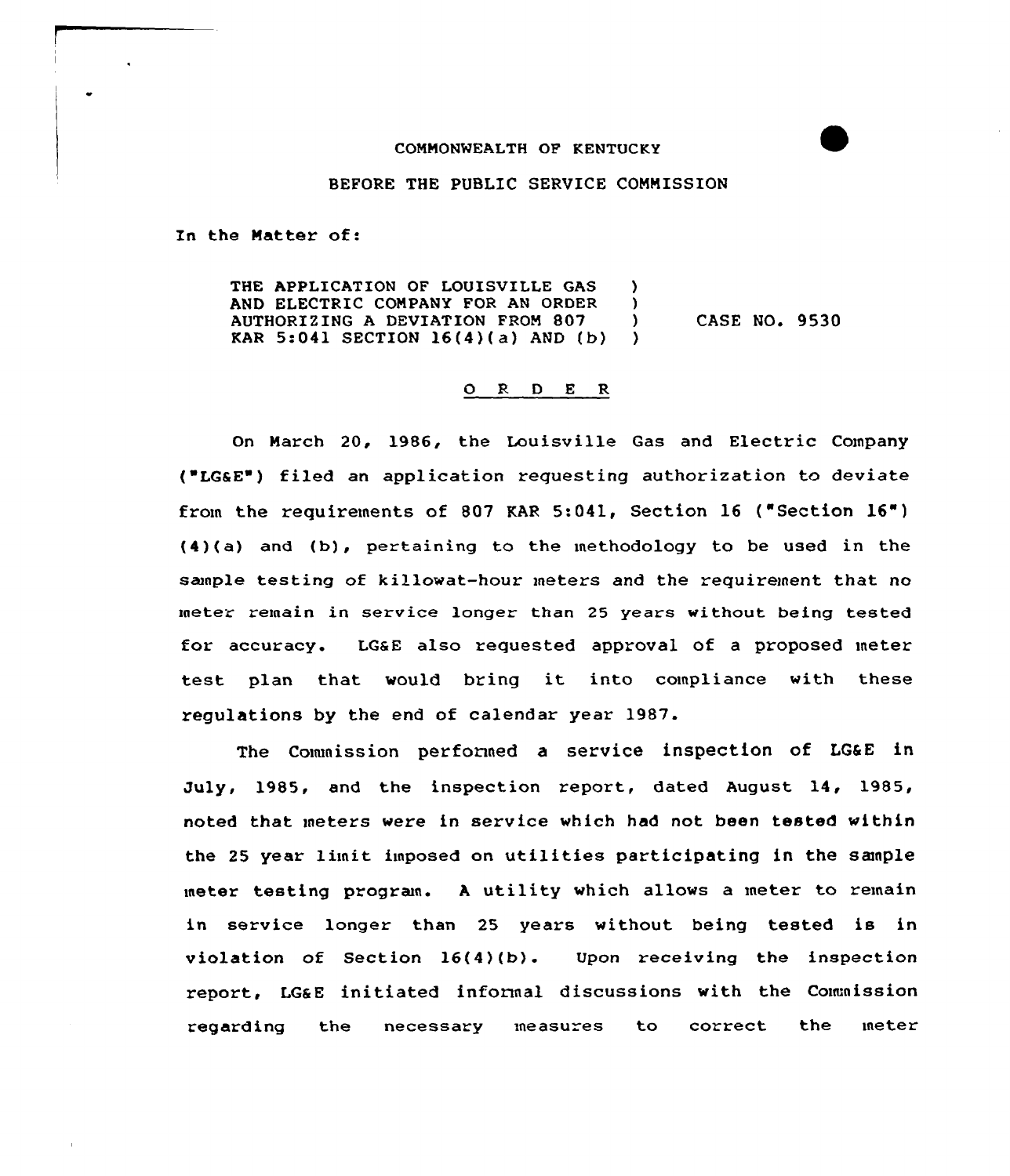testing violations. Those discussions resulted in this application seeking a deviation.

LG6 <sup>E</sup> based its request for <sup>a</sup> deviation on the grounds that it believed that the Commission's regulations would be amended to delete the requirement of testing every <sup>25</sup> years and therefore its sample test plan made no provision for this requirement.

In its May 27, 1986, response to the Commission's information request, LGGE alleges that Section  $16(4)(a)$ , setting forth a table of meters to be tested annually, was based on an underlying assunption that more than one percent of the sample meters will not test within the permissible two percent accuracy limits. Since this assumption has proved to be false for LG&E, it argues that the table of meters to be tested annually is mathematically inconsistent with Section 16(4)(b) requiring meters to be tested every 25 years. LG&E's response also states that the number of meters in service longer than 25 years without being tested was 24,779 as of December 31, 1985. Hy December 31, 1986, this number will increase to 28.784, almost ten percent of LG&E's total electric meters.

The Commission finds no merit in LG&E's argument. Although the table in Section 16(4)(a) sets forth the percent of meters to be tested annually, Section 16(4)(b) states:

**Provided, however, that no meter shall remain in**<br>service without periodic test for a period longer than twenty-five {25) years. {emphasis added)

The prefatory language of Section 16(4)(b) clearly limits the length of time between meter tests that could otherwise result from adhering to the table in Section 16(4)(a). Despite the fact that LG6E has tested the requisite percent of meters as per the

 $-2-$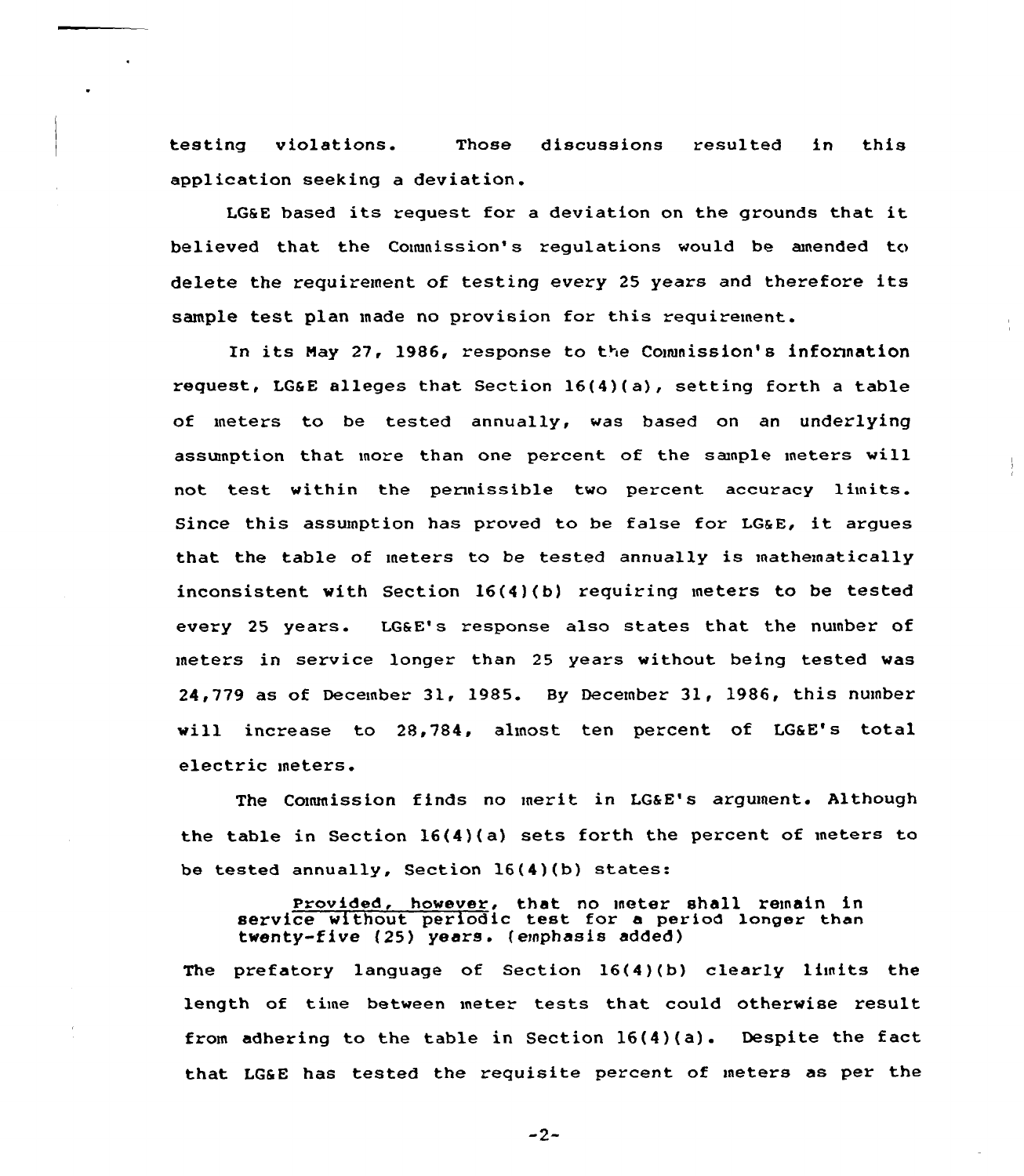table in Section 16(4)(a), the words "Provided, howevez..." in Section 16(4)(b) explicitly modify the table rendering those percentages to be minimum annual requirements.

The Commission further notes that its regulations applicable to sample metez testing have been in effect since LG&E began participating in the sample testing program in l961. While LG&E's belief that the Commission would amend its regulations may have been reasonable during its initial participation in the sample testing program, such a belief, 25 years later, is untenable.

The Commission will not permit such blatant violations of its zegulations. The requizement of testing meters at 25 yeaz intervals is to protect both the ratepayers and the utility from inaccurate metezs. The public interest demands that meters be periodically tested to prevent over- and underbilling.

Based on the evidence of record, the Commission finds that as of December 31, 1985, LG&E was in violation of Section 16(4)(b) by failing to test 24,779 meters and the violations will continue unless approval is granted for LG&E's proposed compliance plan. LG&E has proposed to eliminate its backlog of untested meters by the end of 1987 by initially replacing the untested meters and then subsequently testing them in its meter shop.

The Commission finds LG&E's plan to bring itself into compliance with meter testing regulations is reasonable under the circumstances of this case. However, the magnitude of the existing violations demands that the Commission impose a penalty on LG&E. Upon review of the magnitude and severity of the

 $-3-$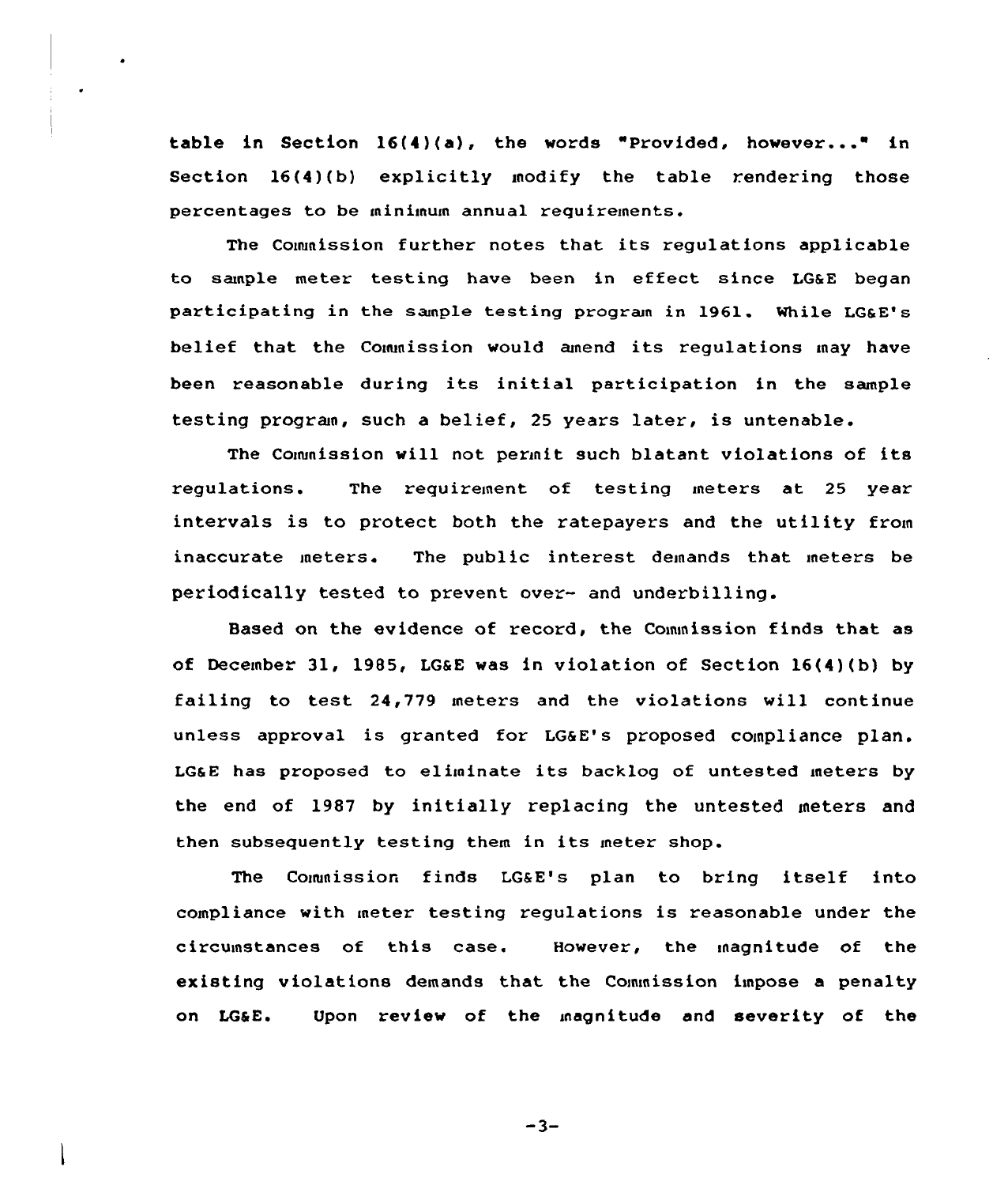violations the Commission further finds that a proposed penalty of \$ 5,000 should be imposed for the numerous violations cited herein. The proposed penalty will become final 20 days from the date of this Order unless, before the expiration of the 20 days, LGaE requests a hearing to present evidence to justify a reduction or elimination of the penalty.

The Commission also finds that no grounds exist to grant a deviation from Section 16(4)(a) because that regulation sets forth only the minimum percentage of meters to be tested annually, not a maximum. This is supported by (1) its permissive language allowing <sup>a</sup> utility, at its option, to include the meters tested in the sample as part of the total percent of meters required to be tested; and (2) the requirements of Section  $16(4)(b)$  prohibiting any meter in service longer than 25 years without being tested.

IT IS THEREFORE ORDERED that:

1. A proposed penalty of \$5,000 be and it hereby is imposed on LGSE for violations of 807 KAR 5:041 Section 16(4)(b).

2. The proposed penalty shall become final, due and payable 20 days from the date of this Order unless within that time LG&E requests a hearing on the penalty. Said penalty shall be made payable to the Treasurer, Commonwealth of Kentucky, and mailed to Ms. Leigh Hutchens, Public Service Commission, P. O. Box 615, Frankfort, Kentucky 40602.

3. LGsE be and it hereby is granted <sup>a</sup> deviation from complying with 807 KAR 5:041 Section 16(4)(b) until December 31, 1987

 $-4-$